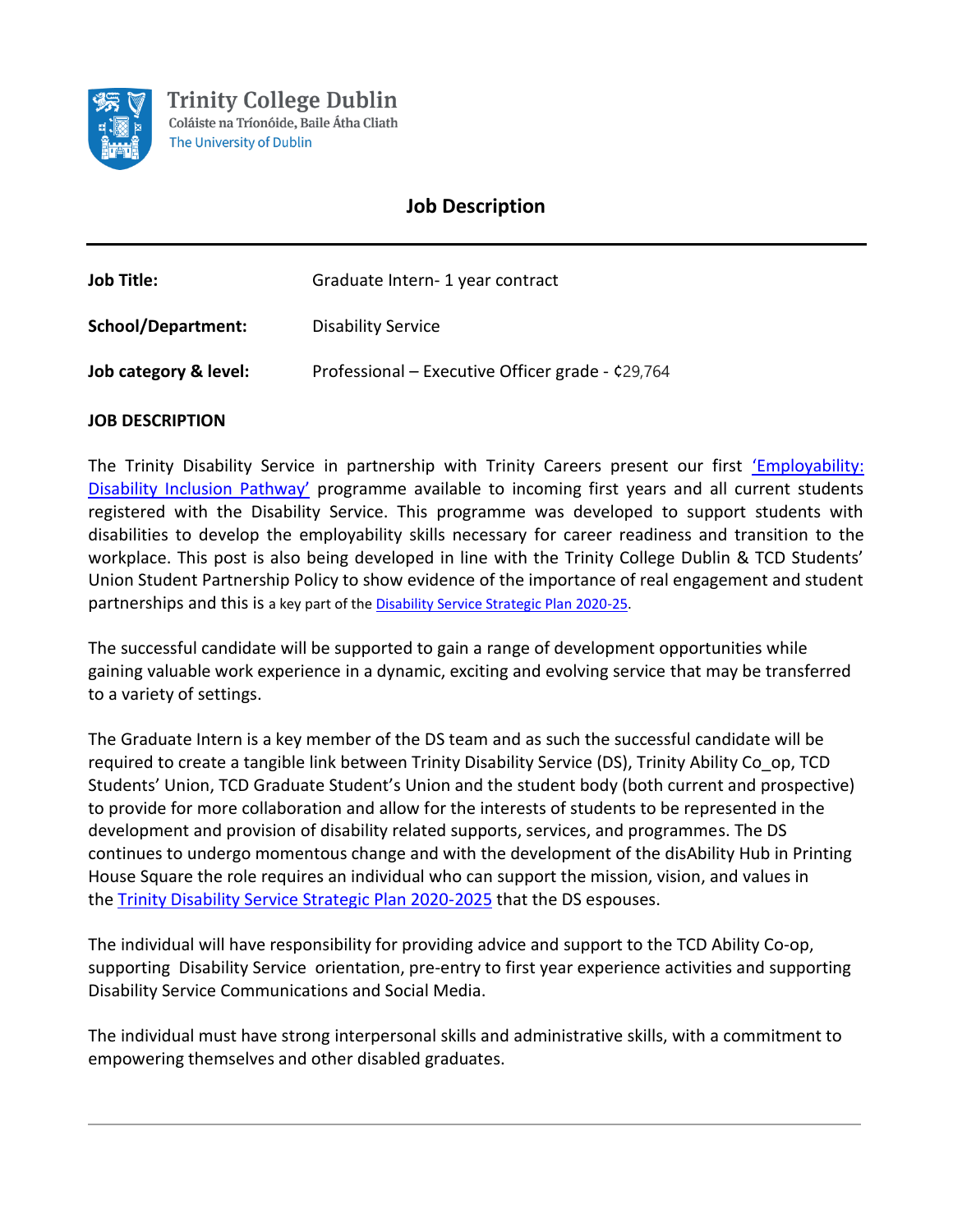# **Context:**

The Disability Service is committed to providing modern, dynamic, innovative, integrated, highquality, and cost-effective front-line services that make a real difference to the Trinity community. Objectives will be achieved through innovative approaches and continuous review of service delivery while also maximising partnerships and joint working opportunities. To achieve our ambition of working in partnership with students with disabilities in achieving their potential. We will work together in this partnership in co-producing activities that will engage the University community in creating an inclusive transformational environment and provide a platform for innovation and inclusion.

The role-holder is a liaison between TCD DS, the Ability Co-op and the Students' Union. They will manage the Student Space at Printing House Square. The Disability Service utilises a multi-disciplinary approach and is comprised of an experienced team of individuals who work to support students with disabilities. They include Disability Officers who are Psychologists, Occupational Therapists, and an Assistive Technologist, all of whom seek to offer quality support based on individual need, as identified using a highly developed disability needs assessment process.

The DS is an evidenced-based service that is customer-focused and customer-facing. Our core strategy is based on the following:

**DS Mission:** To create an accessible, transformational, educational environment in an interdependent University community and provide a platform for innovation and inclusion.

**DS Vision:** Engage the wider University community in empowering students with disabilities.

**DS Values:** Inclusive, Advocating, Collaborative, Inquisitive, Pioneering, Positive disruptors, Dynamic.

The ethos of the Trinity College Dublin Disability Service is to move from a transactional model of provision - where students are passive recipients of supports - to a transformational model of resource usage, where students take an active part in planning their educational journey.

# **Main Responsibilities:**

There are three key elements in this role: Graduate Intern . (i) Liaison TCD DS Ability Co-op and Students' Union (ii) Management of the Student Space in the disAbility Hub at Printing House Square (iii) Disability Service Operations.

#### **Liaison between TCD DS, the Ability Co-op and the Students' Union**

- Set out work plans with incoming TCDSU/GSU Officer for students with disabilities and provide support during initial stages of roles.
- Identify any training/skills required.
- Assist in the organisation of Disability Awareness Week,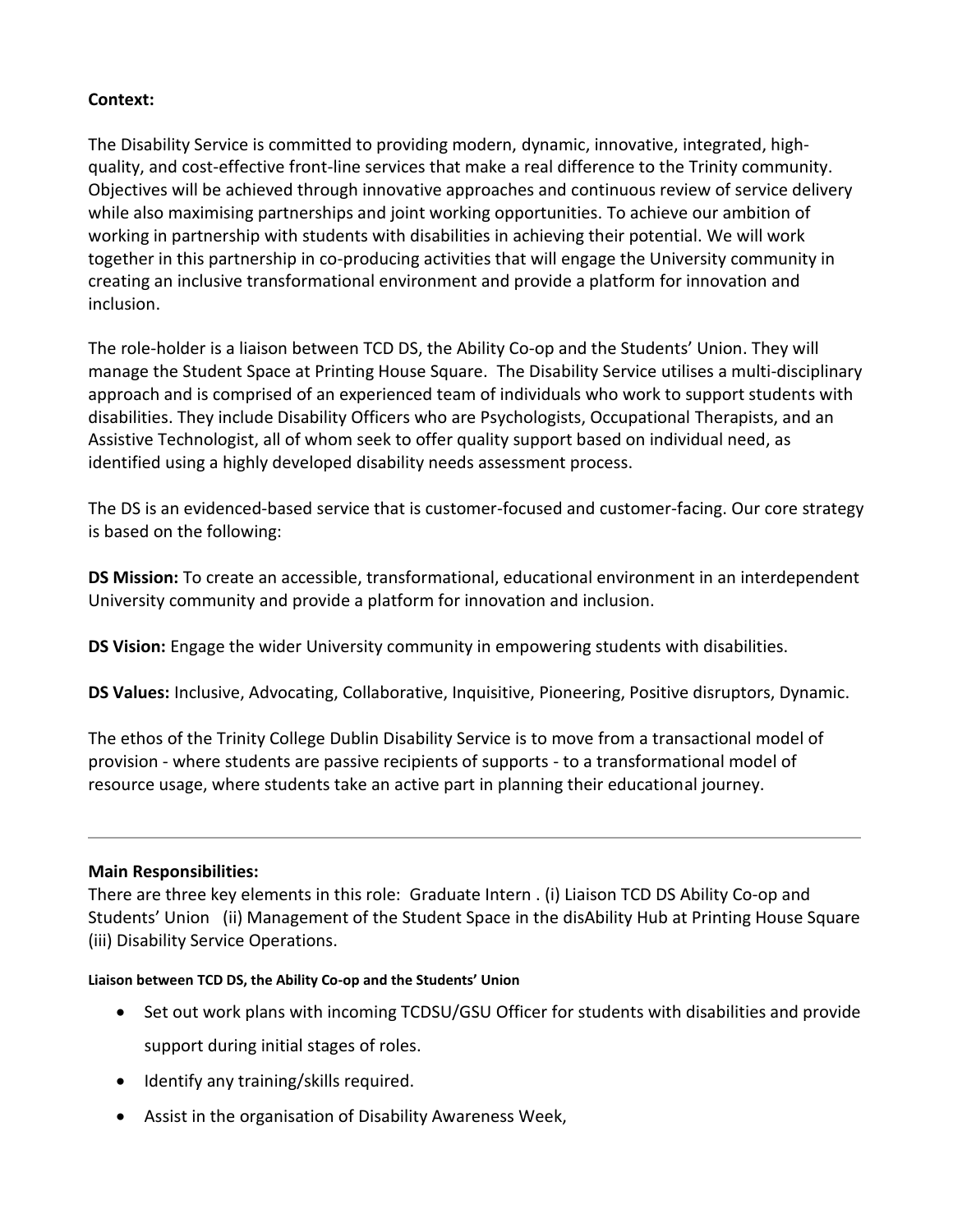• Support the ongoing development of Trinity Ability Co\_op including scheduling weekly meeting and agreeing work priorities with Co-op membership

# **Management of Student Space within the disAbility Hub @ [Printing House Square](https://www.tcd.ie/disability/policies/PHSQ.php)**

- Assist with the set-up of the student space within the disAbility Hub @ Printing House Square.
- Manage the student space daily ensuring that it is being used appropriately.
- Promote the student space among the disability community and advertise its availability for events/activities.

# **Disability Service Operations**

- Work in the daily Disability Service Drop-in assisting students in solving any disability needs assessment issues emerging.
- Report weekly on issues emerging for students out of Drop-in interactions.
- Assist the Summer Intern and Pre-entry to First year experience lead in all events relevant to the effective delivery of the Disability Service Orientation events.
- Review and update current DS communications mechanisms (email, e-newsletter, social media, website).
- Populate the DS annual communications calendar with key dates; decide on key messages/campaigns/themed weeks to be communicated at specific times during the year.
- Devise mechanisms whereby students can contribute to DS communications throughout the year (surveys, feedback forms, polls, shared content).
- Liaise with Trinity Ability Co op Comms team, TCDSU/GSU Officer for students with Disabilities and TCD Students' Union so that key disability related messages are coordinated.
- Produce accessible social media content (video, audio, images) weekly, during term time to maintain a consistent online presence for the Disability Service.
- Comply with established Disability Service procedures as outlined in the DS manual for effective service delivery.
- Complete and adhere to the DS Confidentiality Agreement.
- Familiarise yourself with Trinity Data Protection policy and procedures.
- Comply with all relevant Trinity Disability policies and procedures and other relevant Trinity policies to ensure good service delivery.
- Perform administrative duties including answering phones, emails, and updating and maintaining records.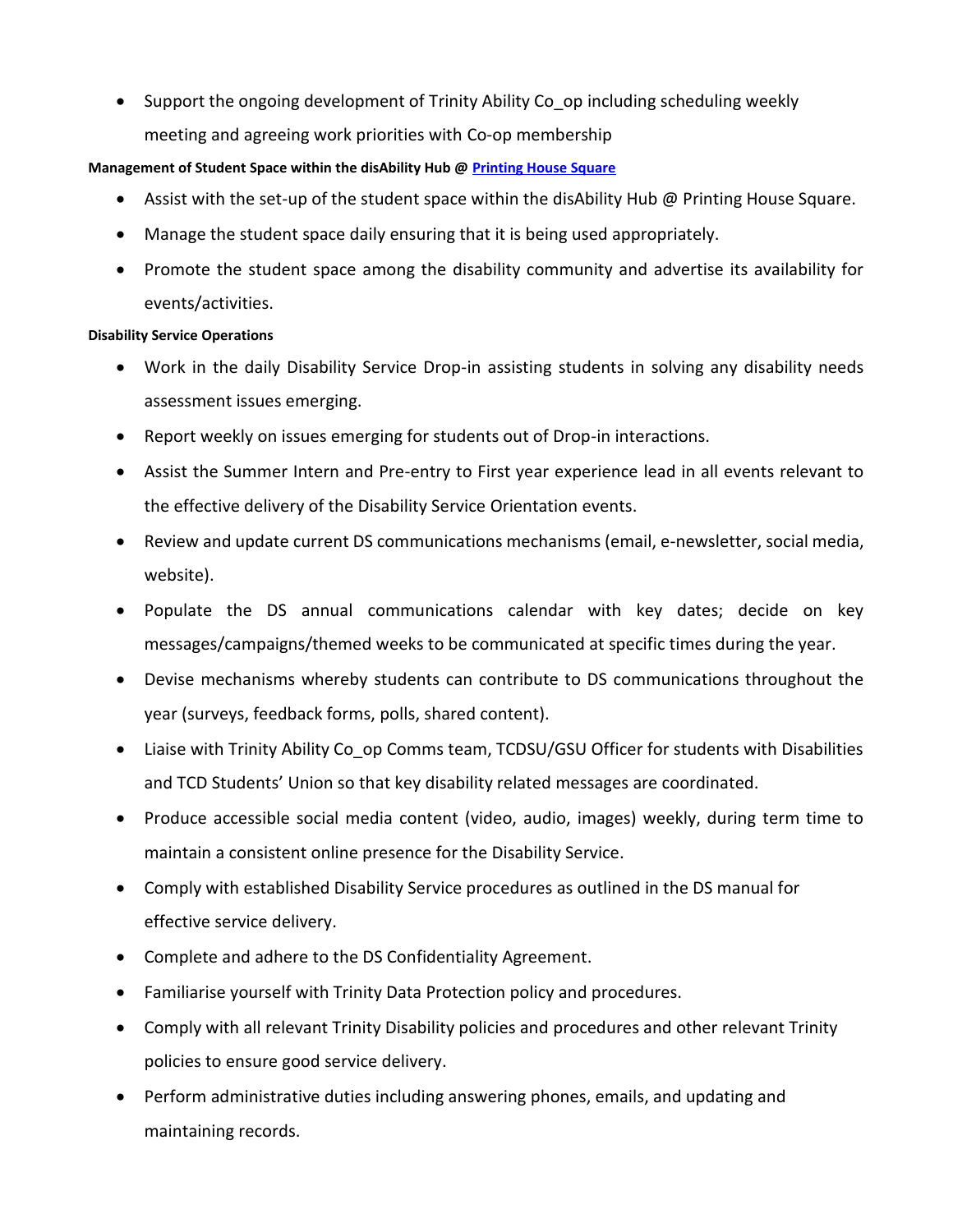- Provide coverage for DS staff as needed.
- Attend meetings, events and training relevant to your post in the Disability Service. Work in a manner with due care and attention to the safety of self and others.
- Implement policies, procedures and safe professional practice by adhering to relevant legislation and regulations and standards locally within each HEI, and nationally.
- Be aware of risk management issues, identify risks and take appropriate action in Trinity. Report adverse incidents.

#### Person Requirements

The role-holder will require the following knowledge, skills, and attributes for successful performance in this role.

#### Qualifications:

- Third-level degree from Trinity College Dublin- *essential*
- Completed Level 2 of the Disability Inclusion Pathway in academic year 2021/22

#### Knowledge:

- Knowledge of Disability Supports and Reasonable Accommodation delivery in a third level institution - *essential.*
- *Awareness of Universal Design and its application in higher education*
- *Knowledge of Assistive technology and its application in higher education*

#### Experience:

- Knowledge of the appropriate accommodations for students with complex needs*desirable*
- Experience of forming good working partnerships/relationships with students with disabilities and being responsive to their needs – *essential*.

### Skills:

- Strong interpersonal skills, ability to empathize, to influence and to form good working relationships with diverse parties.
- Excellent negotiation and decision-making skills with an ability to identify acceptable levels of risk and escalate for support as required.
- Excellent communication skills including the ability to write clear reports, and to give presentations and engage in discussions with key stakeholders.
- Promote the Disability Service activities to the Trinity community and externally.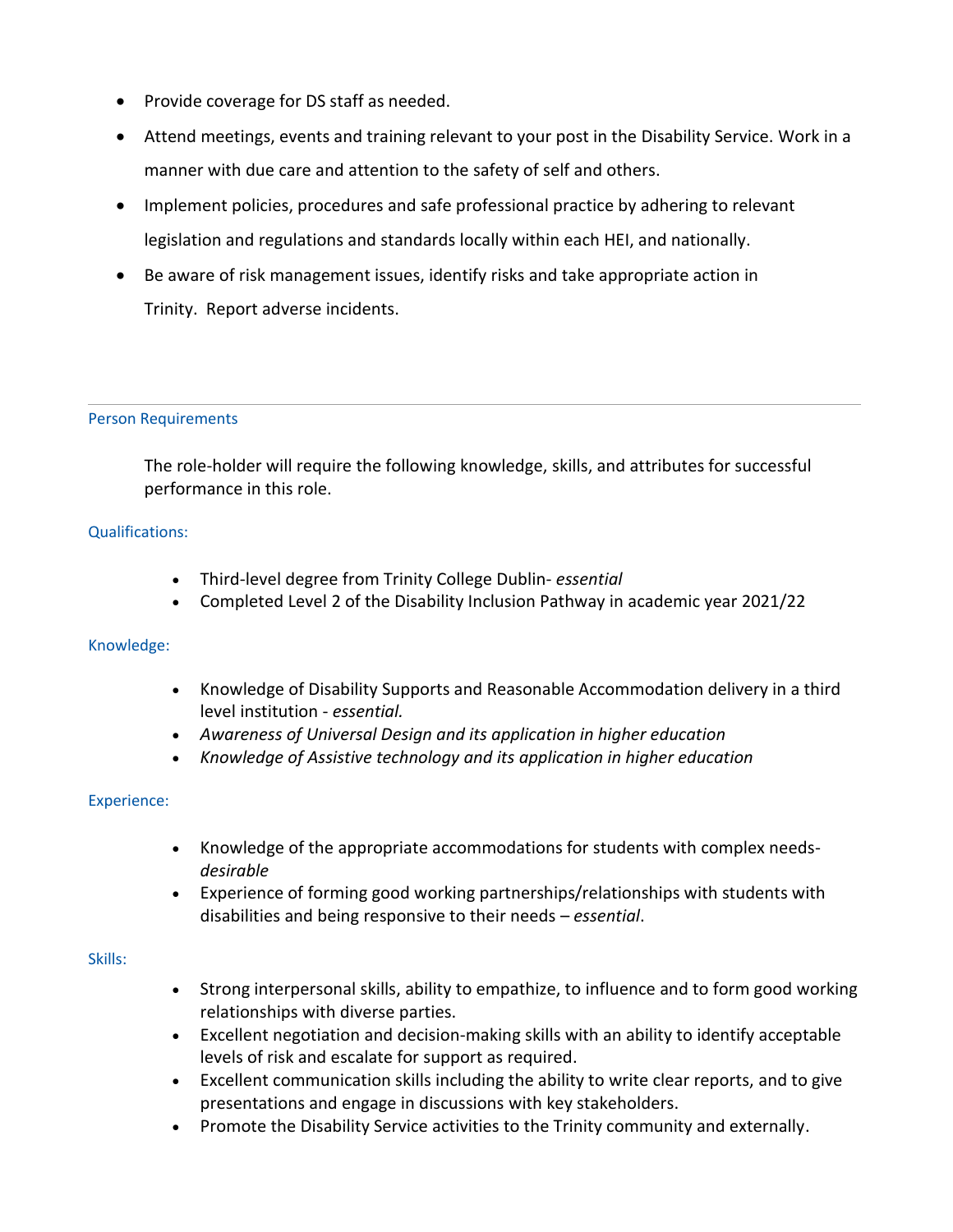- Proven project management skills demonstrating the ability to manage competing demands.
- Ability to work effectively and prioritise competing demands and successfully meet tight deadlines with the need to multi-task.
- Ability to innovate and to find creative solutions to work challenges.
- Extensive IT skills e.g., MS Office suite, web/social media skills (Twitter, instagram, etc).
- Excellent standards of accuracy and attention to detail.
- Excellent organisation skills.

#### Personal attributes:

- Believes in people's abilities, articulates and is driven by the Disability Service mission, vision, and values.
- Identify as being a person with a disability, capable of articulating the advantages and challenges faced in higher education.
- Excellent interpersonal skills, including the ability to liaise with a wide range of contacts and build and maintain effective working relationships.
- Excellent communication and team working skills.
- Demonstrate a willingness to develop IT skills relevant to the role and to the service.
- Ability to be proactive, use own initiative and work effectively within a pressurised environment.
- Demonstrate proficiency in the English language so as to effectively carry out the duties and responsibilities of the role.
- Demonstrate flexibility and openness to change.

# **This role will report to the Head of Student Disability Supports, Deputy Director of the Disability Service.**

#### Further Information

Informal enquires about this post should be made to the Head of Student Disability Supports, Deputy Director Disability Service Gerard Gallagher [\(gallagg5@tcd.ie\)](mailto:gallagg5@tcd.ie)

# Trinity Competencies

In Trinity there are 6 Core Competencies that are applicable to all roles across a range of professional, administrative and support jobs, unlike specialist or technical skills which may be job specific. They provide a common language for describing performance and the abilities/attributes displayed by individuals. They focus on 'how' tasks are achieved, not 'what' is achieved.